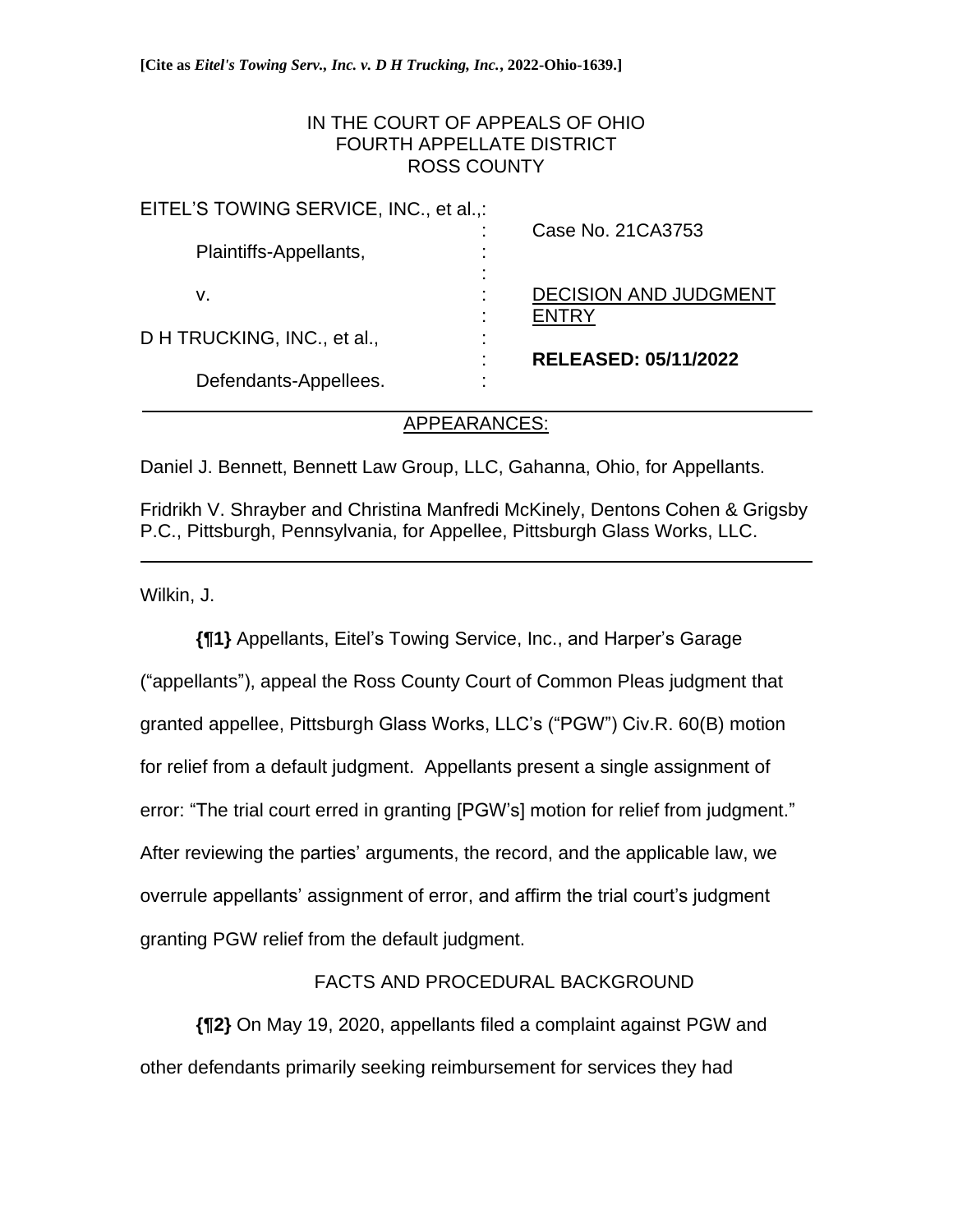performed cleaning up a damaged trailer, as well as removing and storing cargo from the trailer. On June 18, 2020, D H Trucking, filed an answer, and on July 8, 2020, P.A.M. Transport filed its answer.

**{¶3}** On July 16, 2020, appellants filed a Civ.R. 55 motion for default judgment against Marah Transportation, LLC ("Marah") and PGW alleging that neither had answered or otherwise responded within 28 days after the complaint was served on both. On July 20, 2020, the trial court granted appellants' motion for default judgment against Marah and PGW.

**{¶4}** On July 30, 2020, Marah filed a motion to set aside the default judgment and requested an extension for it to file an answer.

**{¶5}** On August 27, 2020, PGW filed a motion to set aside the default judgment against it pursuant to Civ.R. 60(B)(1) and (5). PGW alleged that it was unaware of the lawsuit "because, due to the various mitigation orders issued by Pennsylvania Governor Tom Wolfe related to the COVID-19 pandemic, PGW's entire staff, including its legal department, has been working remotely since March 2020 and was not physically present in their offices." PGW alleged that it was not aware of the appellants' complaint until after the trial court entered default judgment against PGW.

**{¶6}** PGW argued that its failure to file a timely response to the complaint was due to excusable mistake, inadvertence, surprise, or excusable neglect under Civ.R. 60(B)(1) or "any other reason justifying relief from the judgment" under (B)(5). PGW also asserted that it had a meritorious defense because it is not a proper party to appellant's complaint.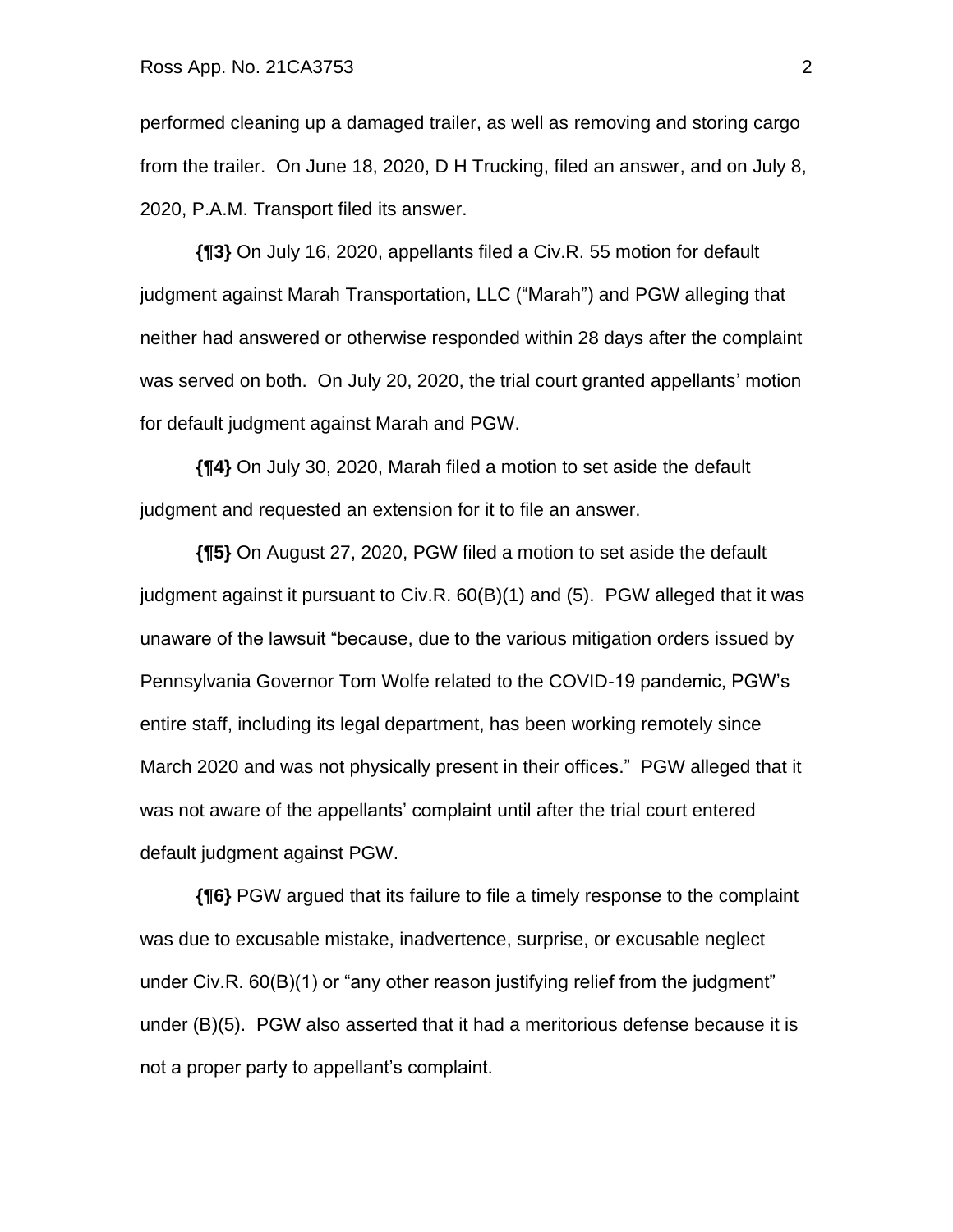**{¶7}** Appellants filed a memorandum contra asserting that PGW's internal mishandling of the complaint did not warrant PGW relief from the default judgment.

**{¶8}** The trial court held a hearing on PGW's motion for relief from judgment. Two witnesses testified.

**{¶9}** PGW's first witness was Doug Palumbo, its production manager. He testified that PGW makes auto glass for "original equipment manufacturers[,]" like Chrysler, and "flat glass." He claimed that PGW ships its glass products using third party shippers. Palumbo testified that he is notified if the shipper is involved in an accident, and would in turn notify PGW's in-house counsel "if things escalated." With regard to the underlying case, Palumbo never notified PGW's in-house counsel of the accident because he "was never made aware of it."

**{¶10}** Based upon his examination of a "load confirmation agreement," Palumbo maintained that PGW's product was not involved in the accident that resulted in appellant's lawsuit. More specifically, when asked if the load confirmation agreement indicated who owned "the glass racks at issue in the accident[,]" he stated, "it looks like PGW Auto Glass." Palumbo testified that PGW Auto Glass manufactures "after market" auto glass (e.g., products used to replace original parts), while PGW manufactures auto glass for original equipment manufacturers (e.g., products installed in new vehicles).

**{¶11}** PGW's next witness was its in-house counsel, Xochitl Sandoval. Sandoval testified that she is in charge of all legal services pertaining to PGW's business in the United States, Canada, Germany, China, and Columbia. She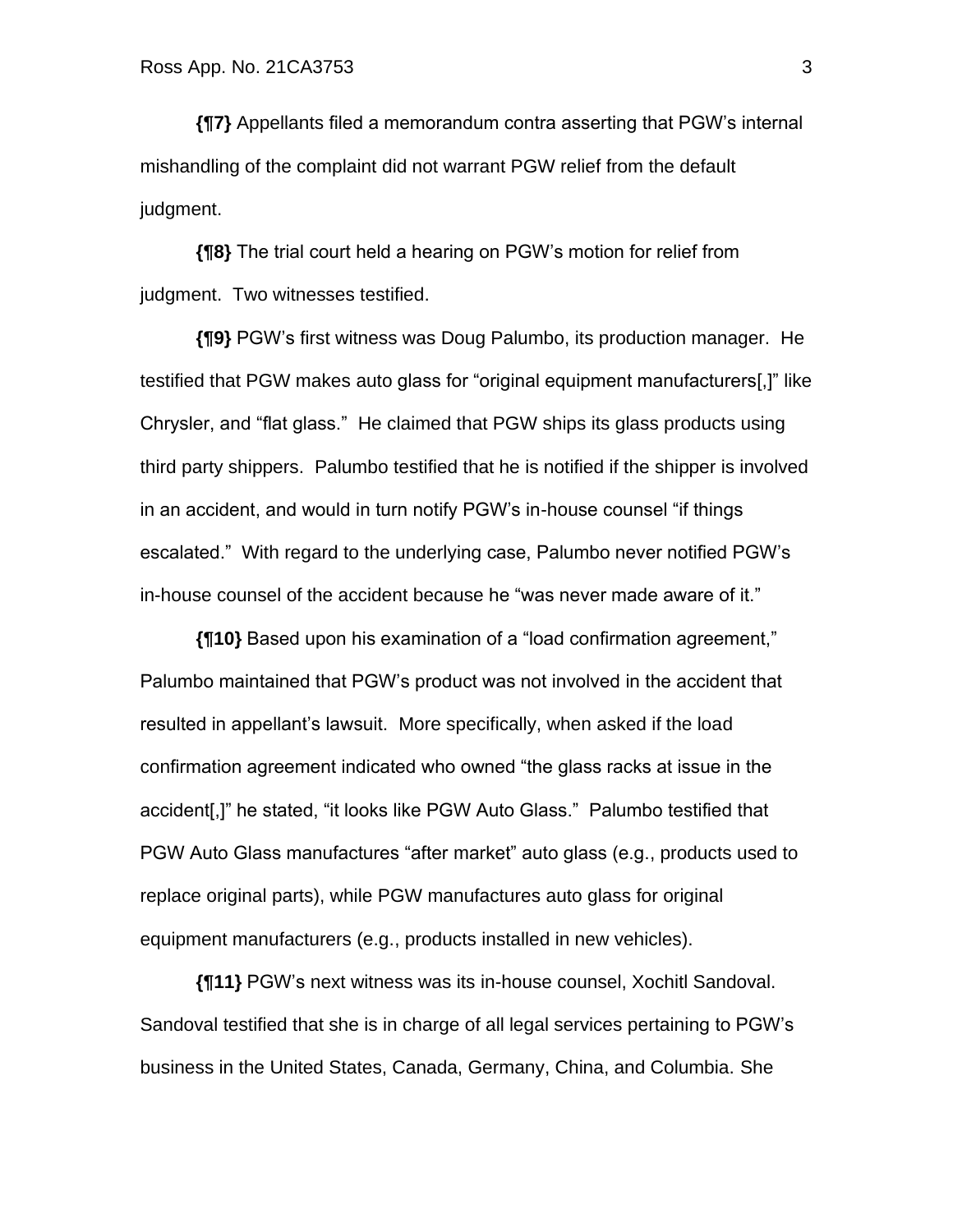indicated that she is the designee who receives notice of service of process on PGW's behalf. Sandoval further stated that PGW is made aware of lawsuits in numerous ways, including by notice from the "business," their insurance carriers, counsel for the litigant, and from their statutory agent, CCS.

**{¶12}** She testified that when CCS is served with notice of a lawsuit against PGW, it, in turn, sends paper copies of those documents to her office in Pennsylvania, as well as by e-mail. Upon receiving notice of a lawsuit, she testified that the first thing she typically does is contact outside counsel.

**{¶13}** Sandoval testified that in 2020 because the pandemic closed her Pennsylvania office, she relocated to her home country of Mexico where she had access to her work e-mail. Sandoval asserted that she was not aware of the paper copies pertaining to appellant's lawsuit that CCS had sent to her Pennsylvania office due to her absence, and was never informed by the business about the lawsuit. The record shows and Sandoval acknowledged that she received e-mails from CCS dated April 21 (that contained a demand letter regarding the lawsuit) and May 22, 2020 (that contained a copy of appellant's complaint), and July 16, 2020 (that contained an answer from P.A.M. Transport Inc.), but she testified that she did not open any of them because:

this was in the middle of a pandemic situation. I was basically doing pressing matters for the company and trying to be [sic] keep our people safe. Trying to get the facilities open. With these different states ruling and changing orders, we need to be like from day to night like reviewing orders, getting questions from business, dealing with different situations from the supply chain, logistic issues. There were, to be honest with you honestly, I made this mistake of -- but again, it was -- I was trying to keep the business afloat. It was part of my day and I admit, I made that mistake.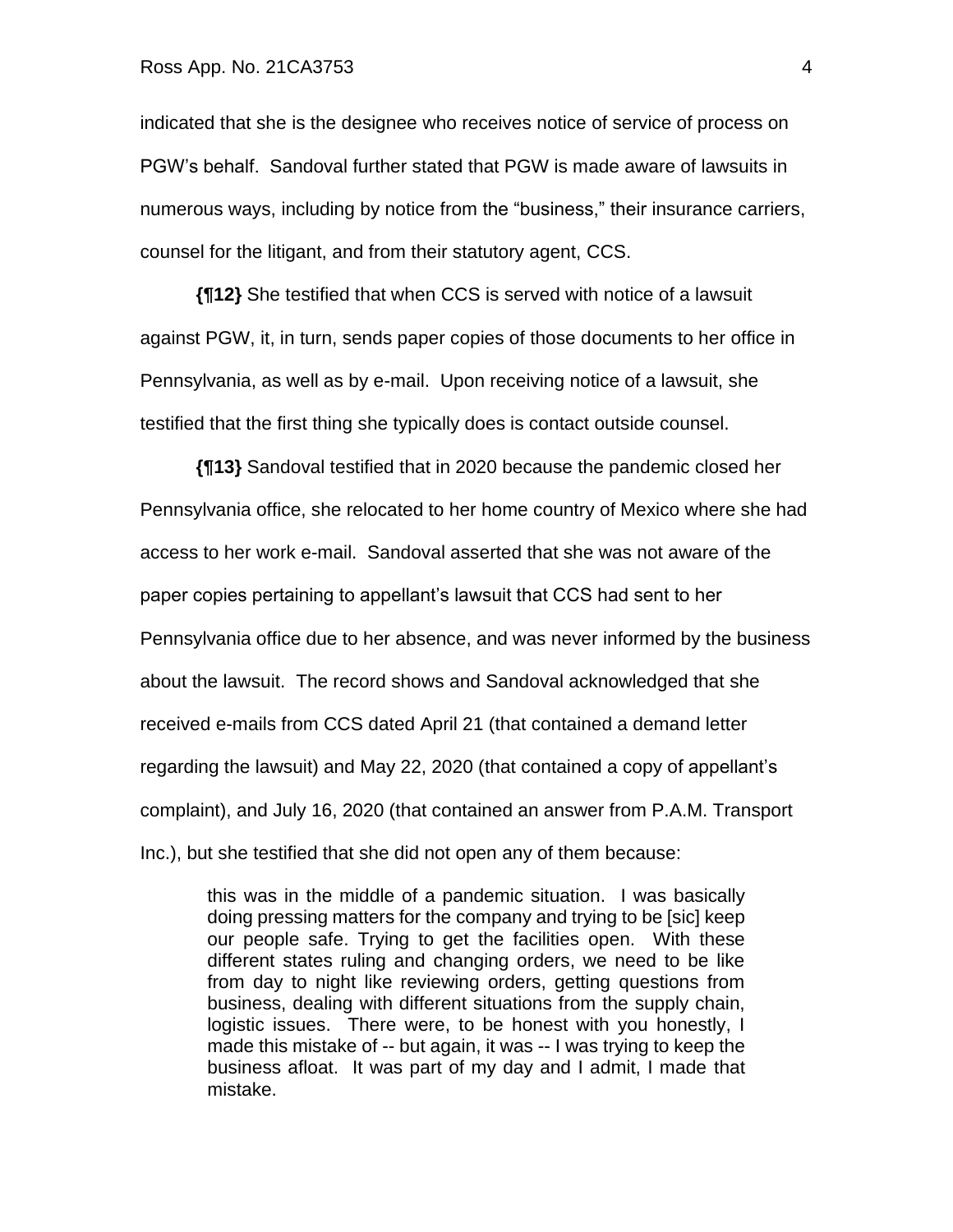However, Sandoval testified that she became aware that PGW was a party to the lawsuit in question sometime near the "end of July 2020" when she received appellants' motion for default judgment. She immediately notified outside counsel, who filed PGW's motion for relief from judgment. She also maintained that "this is the first time that it's happened in my whole career," and "made an internal rule on my book just to forward all these notifications or e-mails to another in-house counsel."

**{¶14}** Sandoval testified that she receives many e-mails from CCS involving issues other than lawsuits, including orders of garnishment, third-party subpoenas, and other documents.

**{¶15}** Finally, Sandoval testified that PGW did not own any of the glass racks that were involved in the accident that is the basis of appellant's lawsuit herein.

**{¶16}** After the hearing, the trial court issued a judgment entry granting PGW's motion for relief from the default judgment finding that PGW filed its Civ.R. 60(B) motion within a reasonable time, asserted a meritorious defense, and

> that the neglect committed by Defendant PGW was excusable, and occasioned by an unprecedented global pandemic. Moreover, "where timely relief is sought from a default judgment and the movant has a meritorious defense, doubt, if any, should be resolved in favor of the motion to set aside the judgment so that cases may be decided on their merits."  $Id$ , citing  $GTE$ Automatic Electric, Inc. v. ARC Industries, Inc. 47 Ohio St.2d 146 (1976). [PGW] presented evidence that established it has a meritorious defense – specifically, that it is not even a proper party in interest to this case and was improperly sued. To allow a default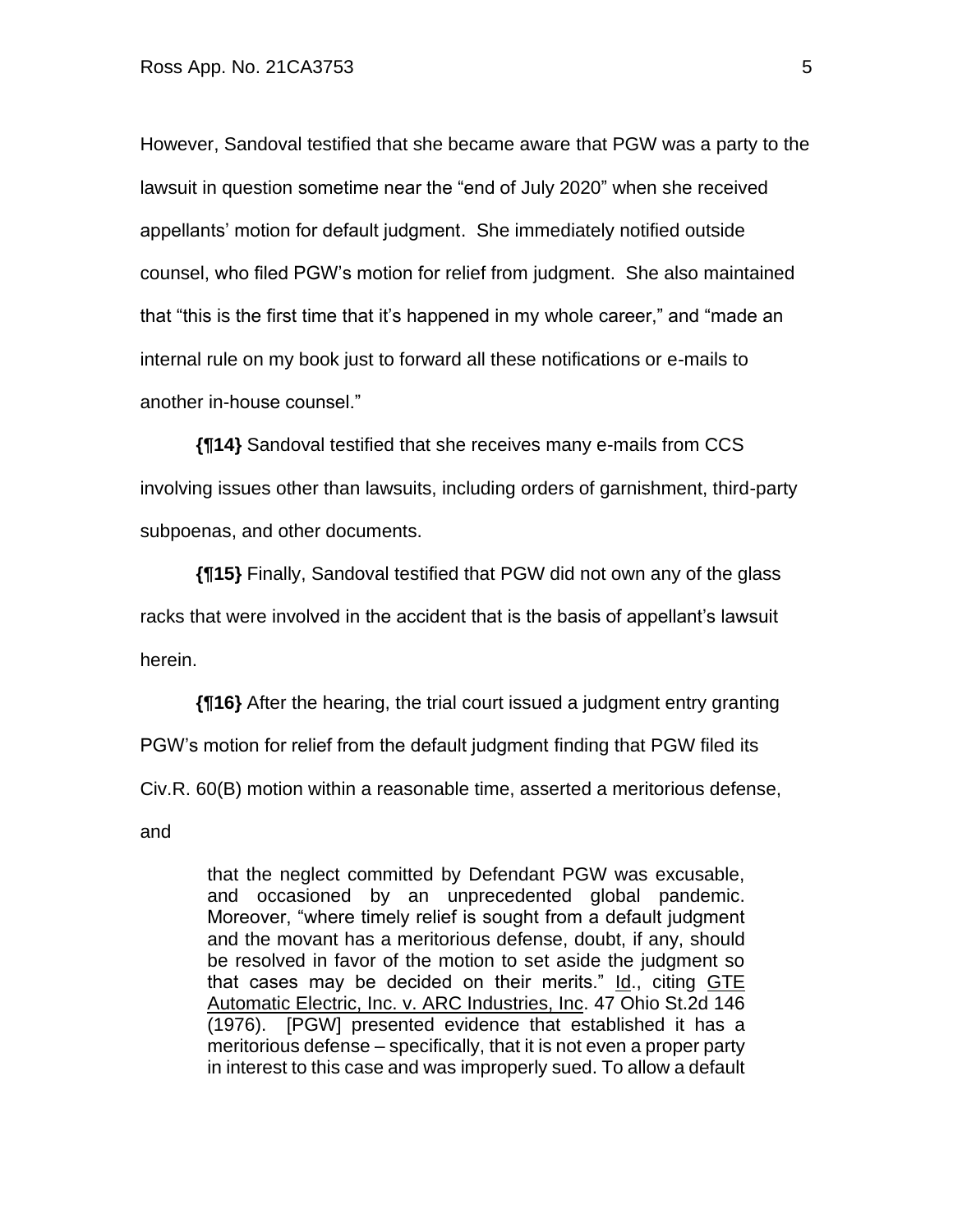judgment to stand against such a party would effect a gross miscarriage of justice.

It is this judgment that appellants appeal.

### ASSIGNMENT OF ERROR

### THE TRIAL COURT ERRED IN GRANTING APPELLEE PITTSBURG GLASS WORKS, LLC'S MOTION FOR RELIEF FROM JUDGMENT

**{¶17}** Appellants set forth three arguments why the trial court improperly concluded that PGW's neglect in responding to appellants' complaint was not excusable for purposes of Civ.R. 60(B)(1).

**{¶18}** Appellants first argue that the trial court erred in granting PGW relief because the complaint was timely served on CCS, which forwarded notice of the service to PGW's in-house counsel, who was specifically designated to handle service of process. Appellants claim that counsel merely failed to timely respond "because of a busy workload created by the Covid-19 pandemic" was not excusable. Appellants maintain that the present case is indistinguishable from three decisions in which this Court held that the appellant's negligence in not filing timely responses was not excusable neglect under Civ.R. 60(B)(1), citing *D.G.M., Inc. v. Cremeans Concrete & Supply Co*., 111 Ohio App. 3d 134, 139, 675 N.E.2d 1263 (4th Dist. 1996); *Vanest v. Pillsbury Co*., 124 Ohio App. 3d 525, 706 N.E.2d 825 (4th Dist. 1997), abrogated on other grounds by *State ex rel. O'Malley v. Russo*, 2019-Ohio-1698, 156 Ohio St. 3d 548, 130 N.E.3d 256; and *Keaton v. Purchase Buyers Group*, 145 Ohio App.3d 796, 2001-Ohio-2569, 764 N.E.2d 1043 (4th Dist. 2001).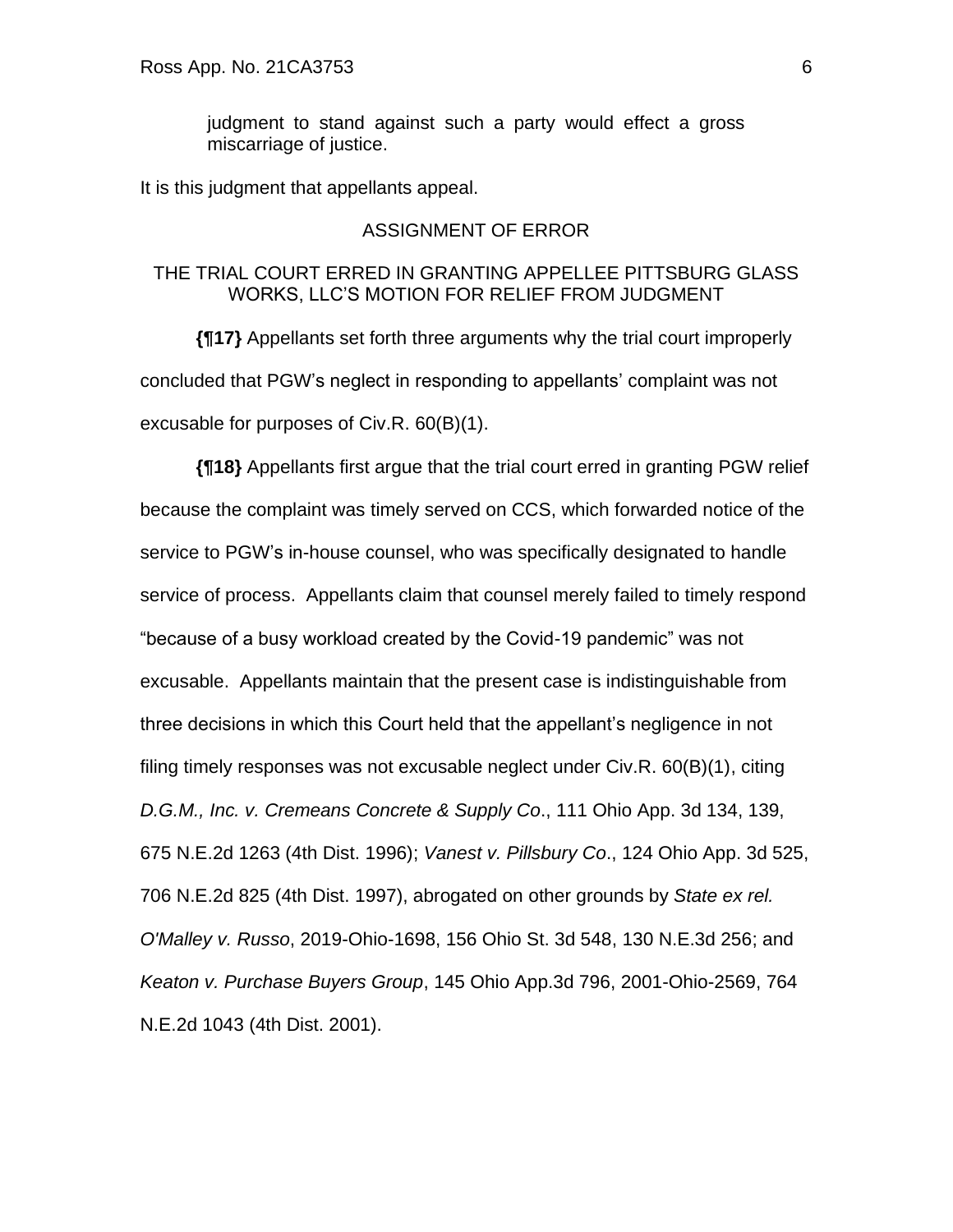**{¶19}** Appellants also argue that "vague references to the effects of the pandemic that, even if accepted as true, do not demonstrate a causal connection between the effects of the pandemic and a failure to timely answer a complaint[.]" Therefore, PGW has failed to submit sufficient operative facts in this case to support that its neglect herein was excusable under Civ.R. 60(B)(1).

**{¶20}** Finally, appellants maintain that PGW's "internal procedure for handling service of process was negligent and insufficient where the person designated for handling service of process was too busy to handle service of process[.]"

**{¶21}** In response, PGW maintains that the trial court did not abuse its discretion in granting its Civ.R. 60(B) motion for relief from judgment. PGW claims that the correct defendant is PGW Auto Glass, LLC, a company that is unrelated to PGW. PGW also maintains that its failure to timely respond was a result of the global pandemic. PGW claims that it was not aware that it was a defendant in appellants' lawsuit until July 27, 2020 when it received appellants' default judgment from CCS. PGW asserts it "thereafter immediately engaged counsel and tried to reach a resolution with opposing counsel." Because these efforts were unsuccessful, on August 27, 2020, PGW filed a Civ.R. 60(B) motion for relief from appellants' default judgment.

**{¶22}** PGW stresses that we must afford deference to the trial court's judgment. PGW claims that the trial court correctly found that the pandemic was "not some mine-run event that would excuse a party from complying with its legal obligations; rather, it sowed such chaos and uncertainty that in attempting to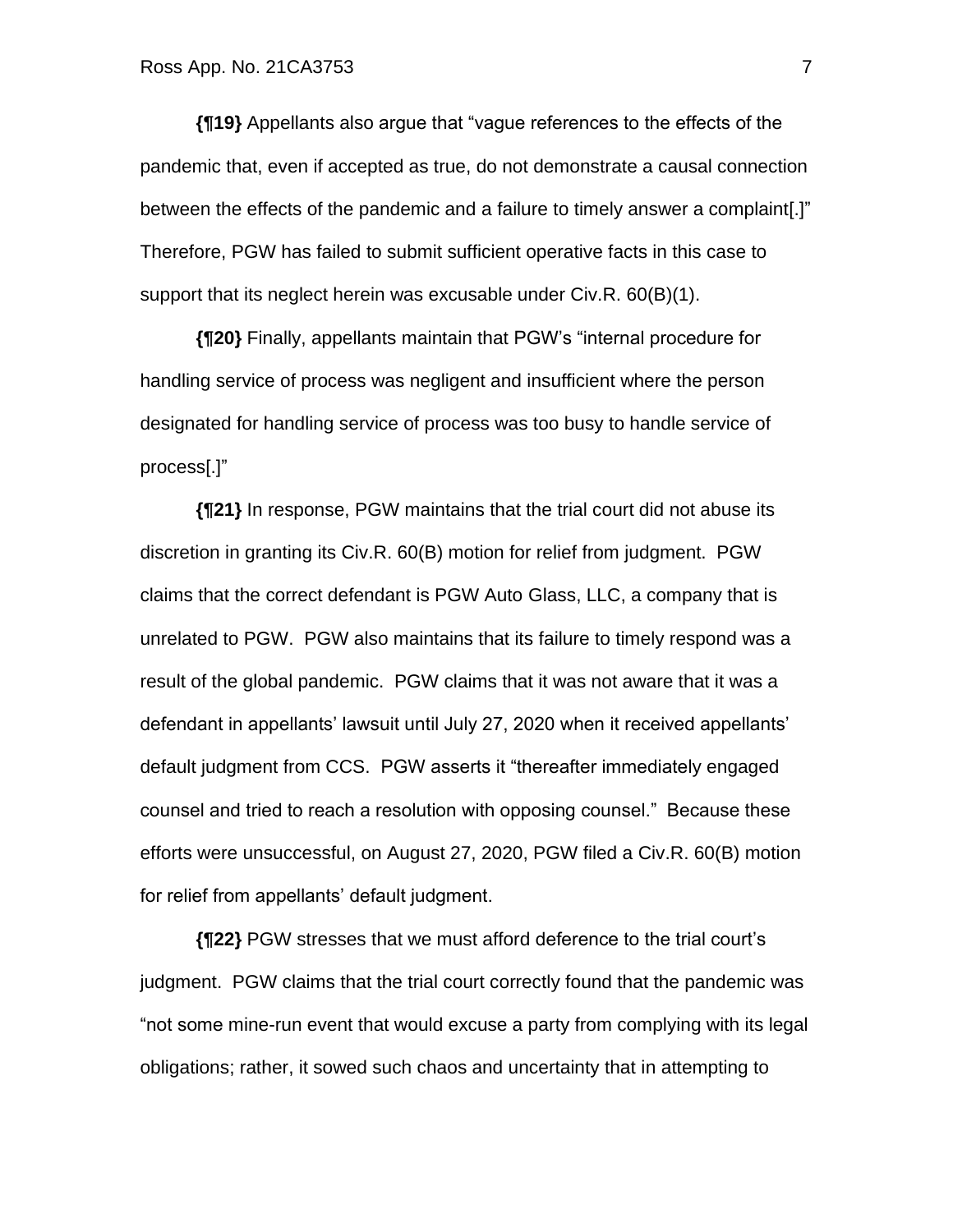navigate the uncharted waters of COVID-19 on an hourly basis, it was excusable–-even if careless---that PGW might fail to comply with its obligations to respond to a lawsuit[,]" i.e., PGW's neglect in failing to timely respond to appellants' lawsuit was excusable within Civ.R. 60(B)(1).

#### STANDARD OF REVIEW

**{¶23}** We review a trial court's decision granting or denying a Civ.R. 60(B) motion for relief from a judgment for an abuse of discretion. *Whited v. Whited*, 4th Dist. Washington No. 19CA26, 2020-Ohio-5067, ¶ 8. This is a very deferential standard, which limits our review "to determining whether the trial court acted unreasonably, arbitrarily, or unconscionably; in doing so, the appellate court may not simply substitute its judgment for that of the trial court." *Id*., citing *Dunford v. Dunford,* 4th Dist. Gallia No. 13CA7, 2014-Ohio-617, ¶ 3. In an appeal involving the review of a trial court's decision denying a party's Civ.R. 60(B) motion, we stated that "in order to establish an abuse of discretion, the result must be so palpably and grossly violative of fact or logic that it evidences not the exercise of will but the perversity of will, not the exercise of judgment but the defiance of judgment, not the exercise of reason but passion or bias." *Keaton*, 145 Ohio App. 3d at 805., citing *Nakoff v. Fairview Gen. Hosp.*, 75 Ohio St.3d 254, 256, 662 N.E.2d 1 (1996).

**{¶24}** " 'Abuse of discretion' has been described as including a ruling that lacks a 'sound reasoning process.' " *State v. Morris*, 132 Ohio St. 3d 337, 2012-Ohio-2407, 972 N.E.2d 528, ¶ 14, quoting *AAAA Ents., Inc. v. River Place Community Urban Redevelopment Corp.,* 50 Ohio St.3d 157, 161, 553 N.E.2d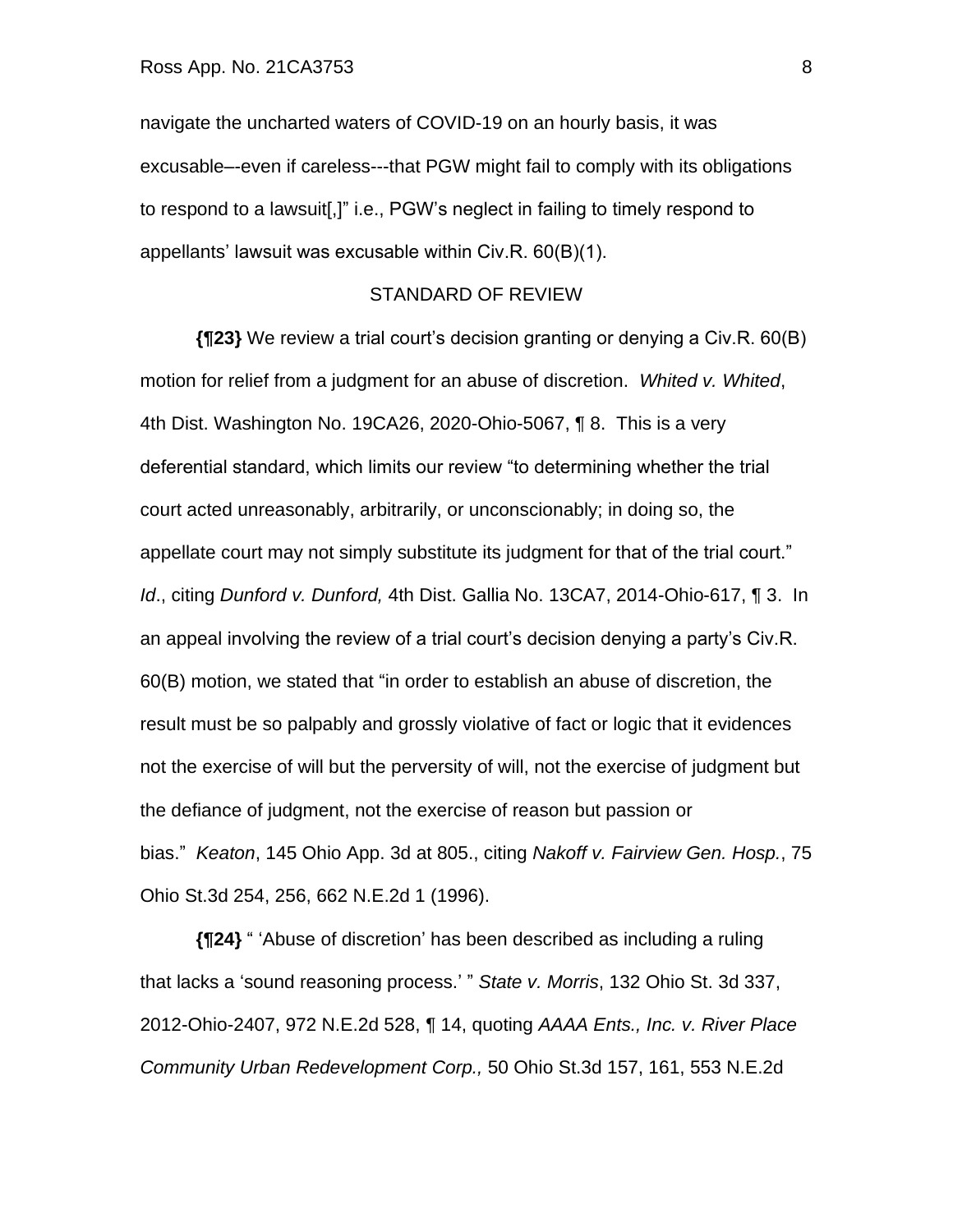597 (1990). "It is not sufficient for an appellate court to determine that a trial

court abused its discretion simply because the appellate court might not have

reached the same conclusion or is, itself, less persuaded by the trial court's

reasoning process than by the countervailing arguments." *Id.*

### 1. Civ.R. 60(B)

**{¶25}** There are five grounds upon which a party may seek relief from a

judgment under Civ.R. 60(B):

(1) Mistake, inadvertence, surprise or excusable neglect; (2) newly discovered evidence which by due diligence could not have been discovered in time to move for a new trial under Rule 59(B); (3) fraud (whether heretofore denominated intrinsic or extrinsic), misrepresentation or other misconduct of an adverse party; (4) the judgment has been satisfied, released or discharged, or a prior judgment upon which it is based has been reversed or otherwise vacated, or it is no longer equitable that the judgment should have prospective application; or (5) any other reason justifying relief from the judgment.

However, in order to be successful

on a Civ.R. 60(B) motion, a movant must demonstrate: (1) a meritorious defense or claim to present if relief is granted; (2) entitlement to relief under one of the grounds stated in Civ.R. 60(B)(1) through (5); and (3) the motion is made within a reasonable time, and, where the grounds of relief are Civ.R. 60(B)(1), (2) or (3), not more than one year after the judgment, order or proceeding was entered or taken.

*Whited*, 4th Dist. Washington No. 19CA26, 2020-Ohio-5067, ¶ 10, citing *Bank of Am., N.A., Kuchta,* 141 Ohio St.3d 75, 2014-Ohio-4275, 21 N.E.3d 1030, ¶ 10- 11, citing *GTE Automatic Elec. Inc. v. ARC Industries*, *Inc.,* 47 Ohio St.2d 146, 351 N.E.2d 113 (1976), paragraph two of the syllabus.

" 'These [three] requirements are independent and in the conjunctive; thus the

test is not fulfilled if any one of the requirements is not met.' " *Id*. at ¶ 10, quoting

*Strack v. Pelton*, 70 Ohio St.3d 172, 174, 637 N.E.2d 914 (1994).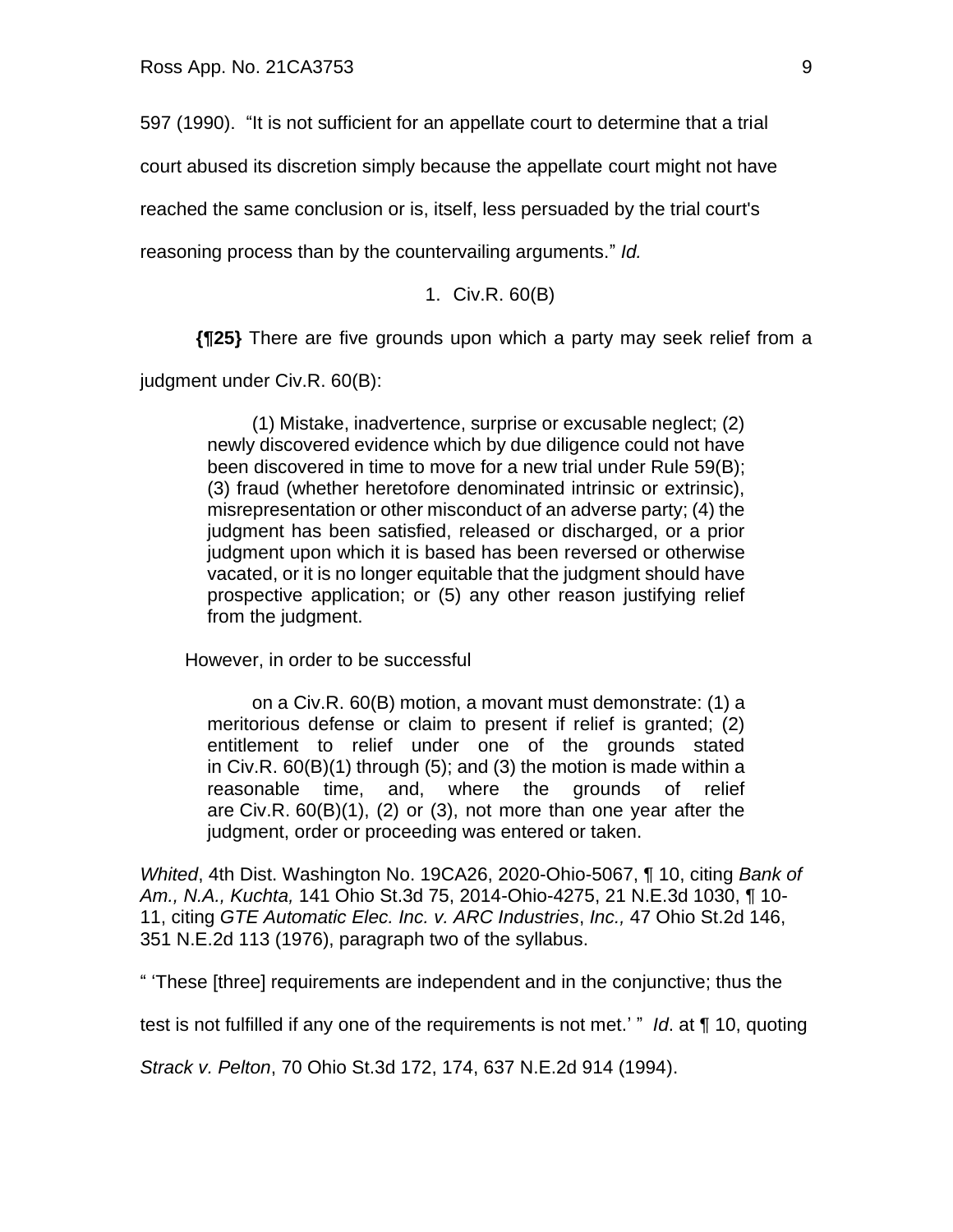**{¶26}** "Civ.R. 60(B) is a remedial rule to be liberally construed with a view toward effecting a just result." *W. Pub. Co. v. McCrae*, 4th Dist. Scioto No. 91CA1971, 1991 WL 260826, \*6 (Nov. 21, 1991), citing *Rose Chevrolet, Inc. v. Adams*, 36 Ohio St. 3d 17, 21, 520 N.E.2d 564 (1988), *see also Whited* at ¶ 8 ("Generally, Civ.R. 60(B) strikes a balance between the need for final judgments and the need for courts to vacate their orders to further justice and fairness."), citing *Doddridge v. Fitzpatrick*, 53 Ohio St.2d 9, 12, 371 N.E.2d 214 (1978).

 **{¶27}** The trial court found: (1) PGW presented a meritorious defense, (2) PGW's Civ.R. 60(B) motion for relief from judgment was filed in a reasonable time, and (3) PGW's neglect in responding to appellant's lawsuit was excusable under Civ.R. 60(B)(1). Appellants do not contest the trial court's first two determinations. Rather, it maintains that the trial court "erred" in finding that PGW set forth operative facts that its failure to timely respond to appellants' complaint was excusable neglect. Therefore, our analysis is focused on the trial court's finding of "excusable neglect."

#### 2. Excusable Neglect

**{¶28}** "The term 'excusable neglect' is an elusive concept which has been difficult to define and to apply. Nevertheless, [the Supreme Court has] previously \* \* \* stated that the inaction of a defendant is not 'excusable neglect' if it can be labeled as a 'complete disregard for the judicial system.' " *Kay v. Glassman*, 76 Ohio St.3d 18, 20, 665 N.E.2d 1102 (1996), citing *GTE Automatic Elec.*, 47 Ohio St.2d 146, 153, 351 N.E.2d 113 (1976); *Rose*, 36 Ohio St.3d 17, 21, 520 N.E.2d 564 (1988), fn. 4. " '[T]here is a fine line between excusable and inexcusable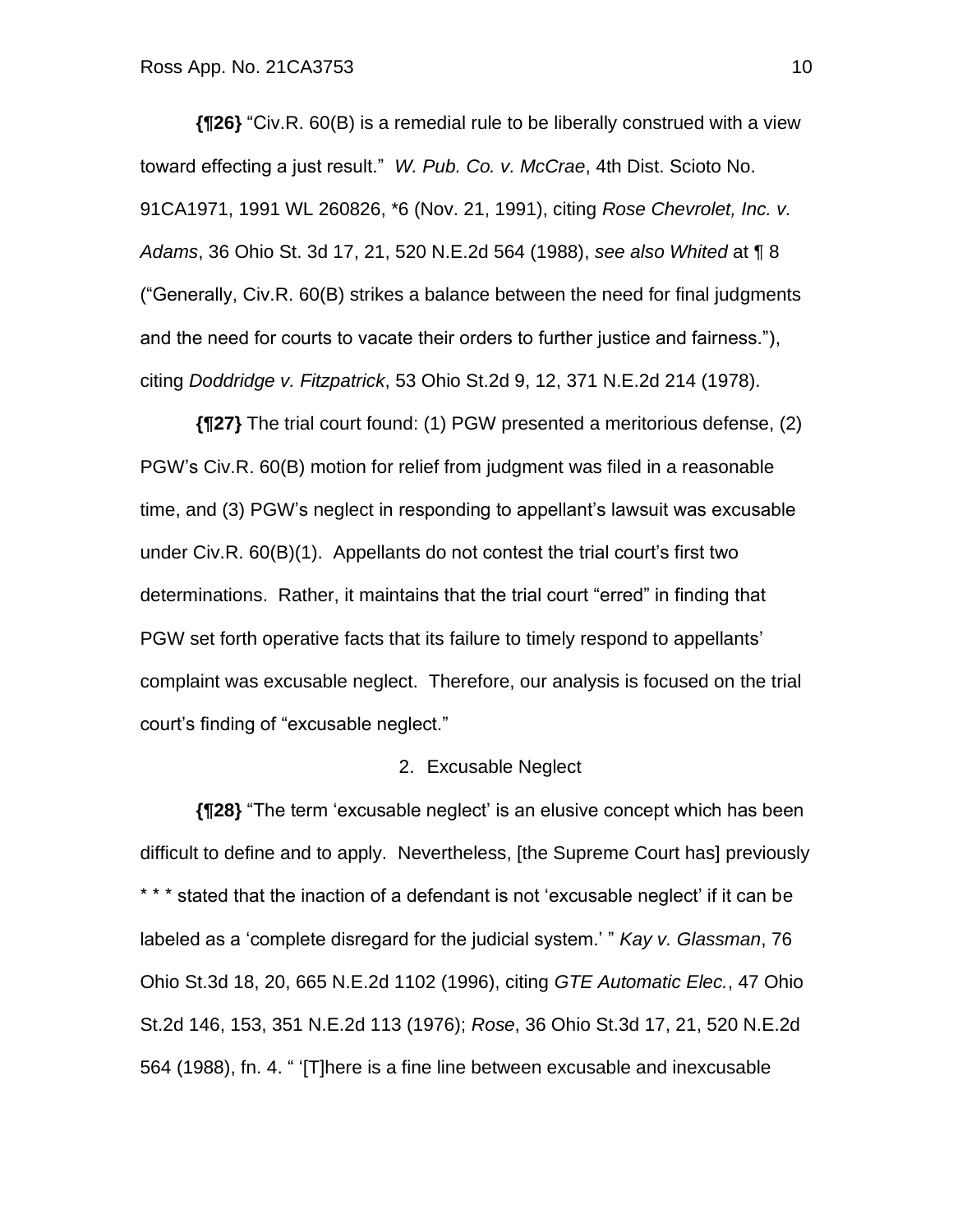neglect and the courts, including this court, must defer to the trial court's determination on whether the neglect is excusable given our abuse of discretion standard.' " *Settlers Bank v. Burton*, 4th Dist. Washington No. 12CA38, 2014- Ohio-335, ¶ 41, quoting *Norman v. Hanoverton Motor Cars, Inc.,* 7th Dist. Hanover No. 11 CO 13, 2012-Ohio-2697, ¶ 27. Excusable neglect must be construed consistent with the principle that "Civ.R. 60(B)(1) is a remedial rule to be liberally construed, while bearing in mind that Civ.R. 60(B) constitutes an attempt to 'strike a proper balance between the conflicting principles that litigation must be brought to an end and justice should be done.' " *Colley v. Bazell*, 64 Ohio St. 2d 243, 248, 416 N.E.2d 605 (1980), quoting 11 Wright & Miller, Federal Practice & Procedure 140, Section 2851.

**{¶29}** "The determination of whether neglect is excusable or inexcusable must take into consideration all the surrounding facts and circumstances, and courts must be mindful that cases should be decided on their merits, where possible, rather than procedural grounds." *Seniah Corp. v. Buckingham, Doolittle & Burroughs, L.L.P.*, 5th Dist. Stark No. 2016CA00039, 2016-Ohio-7516, ¶ 25, citing *Griffey v. Rajan,* 33 Ohio St.3d 75, 79–81, 514 N.E.2d 1122 (1987); *Evans v. Shapiro*, 4th Dist. Ross No. 18CA3670, 2019-Ohio-3209, ¶ 12. " 'These include the amount of time between the last day that an answer would have timely been filed and the date the default judgment was granted, [and] "the amount of the judgment awarded[.]" ' " *Peoples Bank, Natl. Assn. v. McGhee*, 4th Dist. Gallia Nos. 12CA11, 13CA4, 2013-Ohio-3859, ¶ 14, quoting *State v. Hulgin,* 9th Dist. Summit No. 26719, 2013-Ohio-2794, ¶ 13, quoting *Colley* at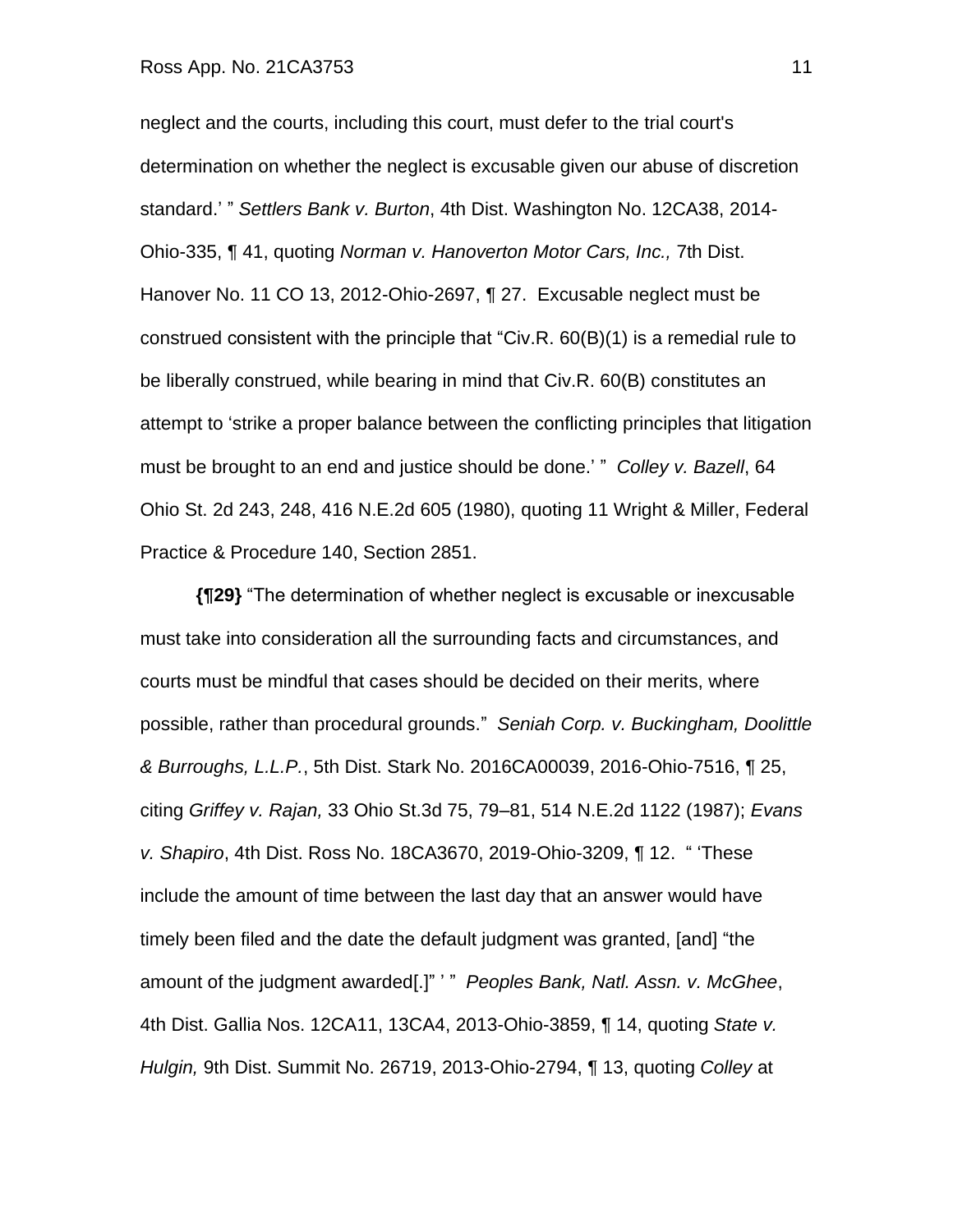249. "[C]ourts must remain mindful of the fact that ' "[m]atters involving large sums should not be determined by default judgments if it can reasonabl[y] be avoided." ' " [brackets sic.] *Id*., quoting *Colley* at 249, fn.5, quoting *Tozer v. Charles A. Krause Milling Co.,* 189 F.2d 242, 245 (3d Cir.1951).

**{¶30}** Finally, " '[w]here timely relief is sought from a default judgment and the movant has a meritorious defense, doubt, if any, should be resolved in favor of the motion to set aside the judgment so that cases may be decided on their merits.' " *Id*., quoting *GTE Automatic Elec., Inc.*, 47 Ohio St.2d 146, 351 N.E.2d 113 (1976) at paragraph three of the syllabus.

#### ANALYSIS

#### A. *Vanest*, *D.G.M., Keaton*

**{¶31}** Appellants cite three cases that they claim require us to reverse the trial court's judgment: *Vanest*, 124 Ohio App. 3d 525, 528-38, 706 N.E.2d 825 (1997*)* (Being preoccupied with another lawsuit is not excusable neglect for missing a legal deadline), *D.G.M.*, 111 Ohio App. 3d 134, 136-41, 675 N.E.2d 1263 (1996) (Being preoccupied with the work concerning a political campaign and had no time to devote to this suit was not excusable neglect), *Keaton*, 145 Ohio App. 3d 796, 798-806, 2001-Ohio-2569, 764 N.E.2d 1043 (Proof of service of complaint required reversal of judgment granting a party relief from a judgment due to excusable neglect and a remand to take additional evidence). Together these three cases can reasonably be interpreted as standing for the proposition that a party's neglect in responding to a legal obligation due to their involvement with their own personal and/or business obligations is not "excusable" for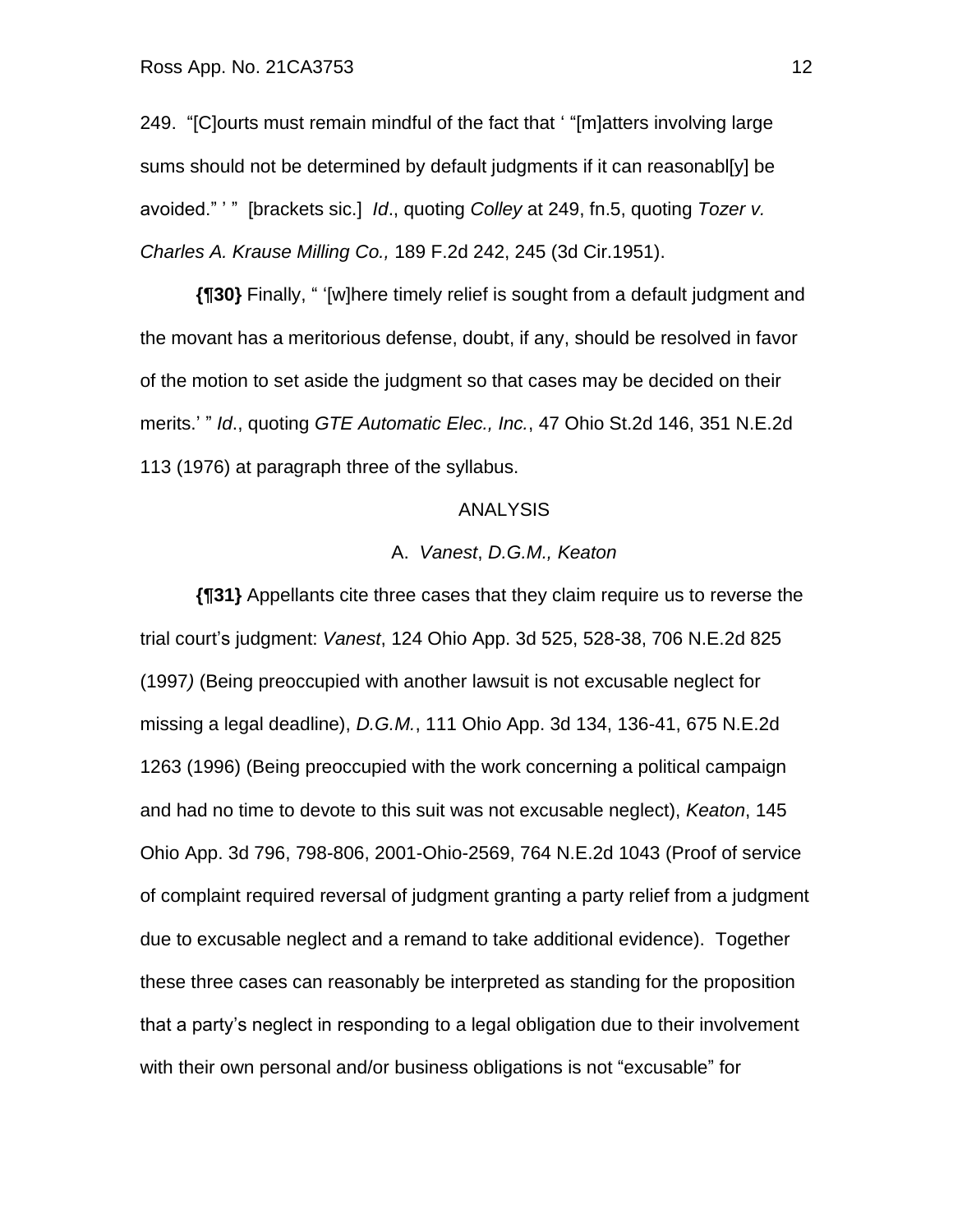purposes of Civ.R. 60(B). However, we must remember that excusable neglect must be decided on the facts and circumstances of each case.

**{¶32}** Regarding the instant case, the trial court found that PGW's neglect was excusable because of the problems created by the pandemic. We are just beginning to emerge from the COVID-19 pandemic that has caused as many as 100 million infections and 2.1 million total deaths.<sup>1</sup> And it is beyond doubt that it disrupted our lives in many ways. *See e.g*. *Sw. Ohio Basketball, Inc. v. Himes*, 2021-Ohio-415, 167 N.E.3d 1001, ¶ 7 (12th Dist.) (Plaintiffs' challenged certain restrictions contained in a health order pertaining to COVID-19 that governed the resumption of sports and was ordered by the Ohio Department of Health). The legal profession was not spared from such problems as evidenced by the Supreme Court's order tolling "time requirements" regarding numerous court rules due to the pandemic. *See In re Tolling of Time Requirements Imposed by Rules Promulgated by Supreme Ct. & Use of Tech.*, 158 Ohio St. 3d 1447, 2020- Ohio-1166, 141 N.E.3d 974. A claim that a delay in responding to legal deadline is excusable neglect because of COVID-19 is not an unprecedented argument. *See State ex rel. Chambers v. Adult Parole Auth.*, 8th Dist. Cuyahoga No. 109750, 2020-Ohio-5435, ¶ 3. Therefore, we find that, unlike *Vanest*, *D.G.M.,* and *Keaton* where the neglect was purportedly caused by the respective parties' own voluntarily-accepted obligations, the cause of the neglect here was a result of a unique pandemic over which PGW had no control and which caused

<sup>1</sup> https://www.ncbi.nih.gove/pmc/articles/PMC7866842/.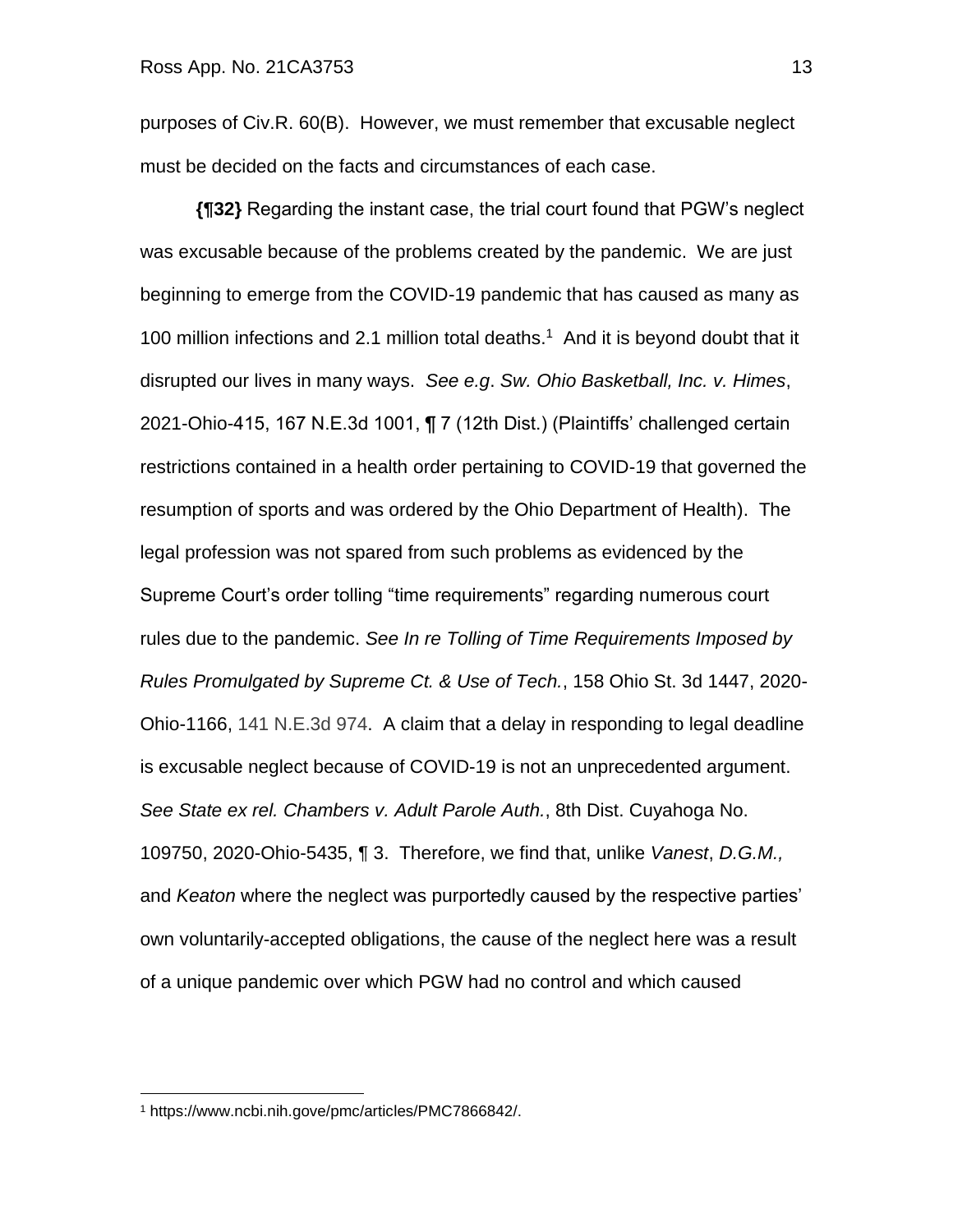significant difficulties on a world-wide scale. Consequently, we find that *Vanest*, *D.G.M.,* and *Keaton* are not controlling in the instant case.

B. The Trial Court's Discretion

**{¶33}** Having concluded that *Vanest, D.G.M.,* and *Keaton* are not controlling, we now examine whether the trial court abused its discretion in granting PGW's motion for relief.

**{¶34}** The record reveals that Sandoval was required to work remotely due to the pandemic. Therefore, she did not receive paper copies of appellant's complaint, as normally occurs when she is working in her Pennsylvania office. She also testified that she was not informed of the lawsuit by anyone from the production facility, as sometimes occurs. Rather, she received three e-mails from CCS over a three-month period that pertained to appellants' lawsuit. Sandoval testified that during this period she was receiving over 100 e-mails daily due to the pandemic. She testified that she did not notice the e-mails pertaining to appellants' lawsuit because the pandemic caused "pressing matters for [PGW]," including "keep[ing] our people safe" and "facilities open" that resulted in working "day and night." Sandoval testified that it was not until the "end of July" 2020 that she became aware of the lawsuit after receiving a copy of the motion for default judgment whereupon she immediately notified outside counsel. Further, she testified that she instituted an internal policy that copied her e-mails to PGW's other in-house counsel.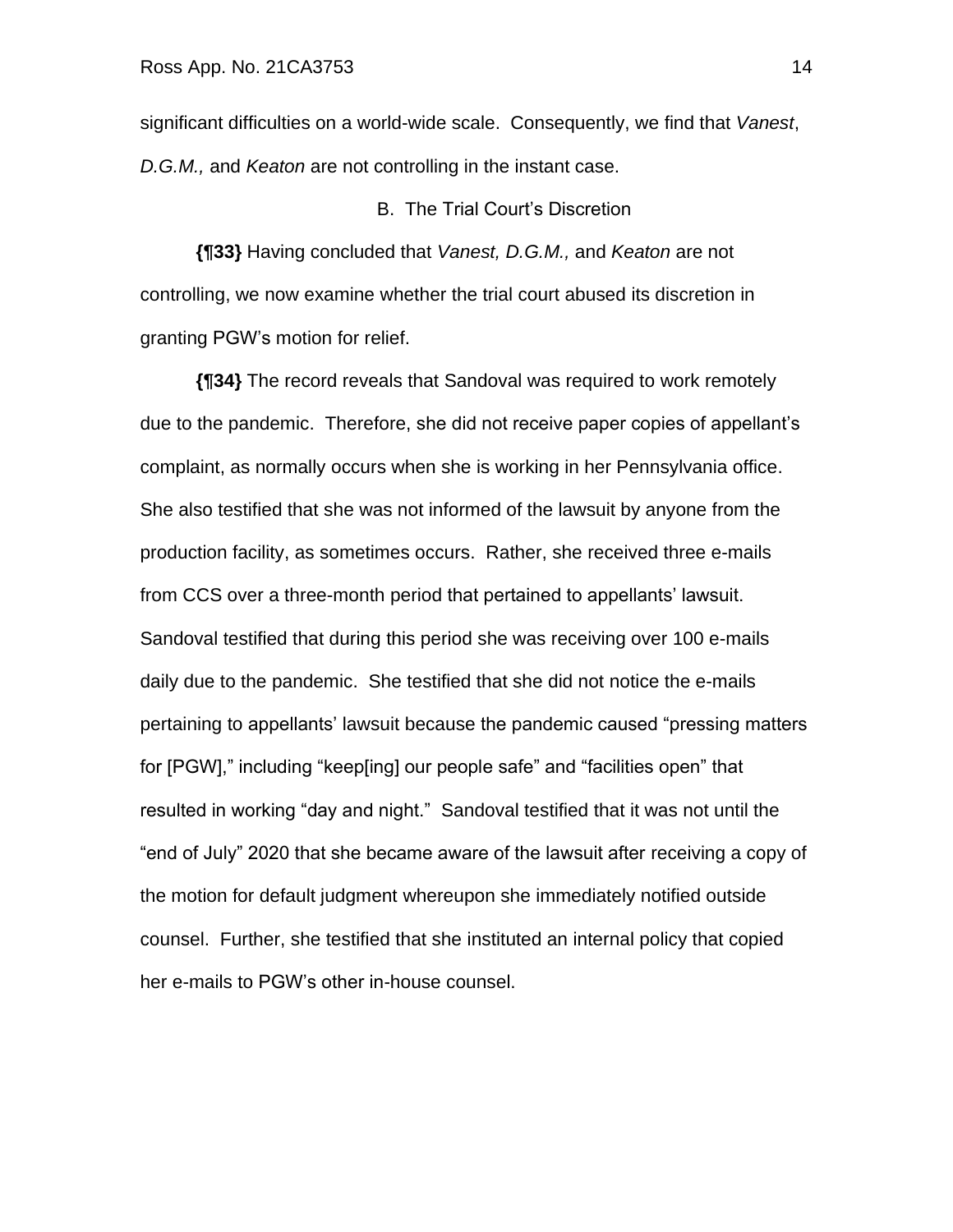**{¶35}** Additionally, the amount of the default judgment in this case was substantial (\$123,266.70) and PGW presented undisputed testimony at the Civ.R.60(B) hearing from two witnesses (Sandoval and Palumbo) that Pittsburgh Auto Glass was the proper defendant in the underlying case, not PGW. Based on this testimony, not relieving PGW of the default judgment against it would have subjected PGW to a financial judgement absent liability and with no recourse to challenge the judgment because it is no longer a party in the case.<sup>2</sup> In this respect, the court's decision granting PGW's Civ.R. 60(B) motion appears to "strike a proper balance between the conflicting principles that litigation must be brought to an end and justice should be done." *Peoples Bank, Natl. Assn.*, 4th Dist. Gallia Nos. 12CA11, 13CA4, 2013-Ohio-3859, ¶ 13. As the trial court stated, to allow the default judgment to stand "would effect a gross miscarriage of justice" by imposing a monetary judgment upon a party that lacks any culpability."

**{¶36}** In analyzing the trial court's decision for an abuse of discretion, we find a comment made in *Vanest* particularly pertinent herein:

> "Discretion necessarily connotes a wide latitude of freedom of action on the part of the trial court, and a broad range of more or less tangible or quantifiable factors may enter into the trial court's determination. Simply put, two trial courts could reach opposite results on roughly similar facts and neither be guilty of an abuse of discretion."

 $2$  We recognize that the issue of whether PGW was a proper defendant in the underlying case is not necessarily resolved by this testimony, but granting the motion for relief at minimum permits PGW to present this defense, as opposed to attempting to dispute a substantial monetary judgment for which the company may not be liable without being involved in the lawsuit.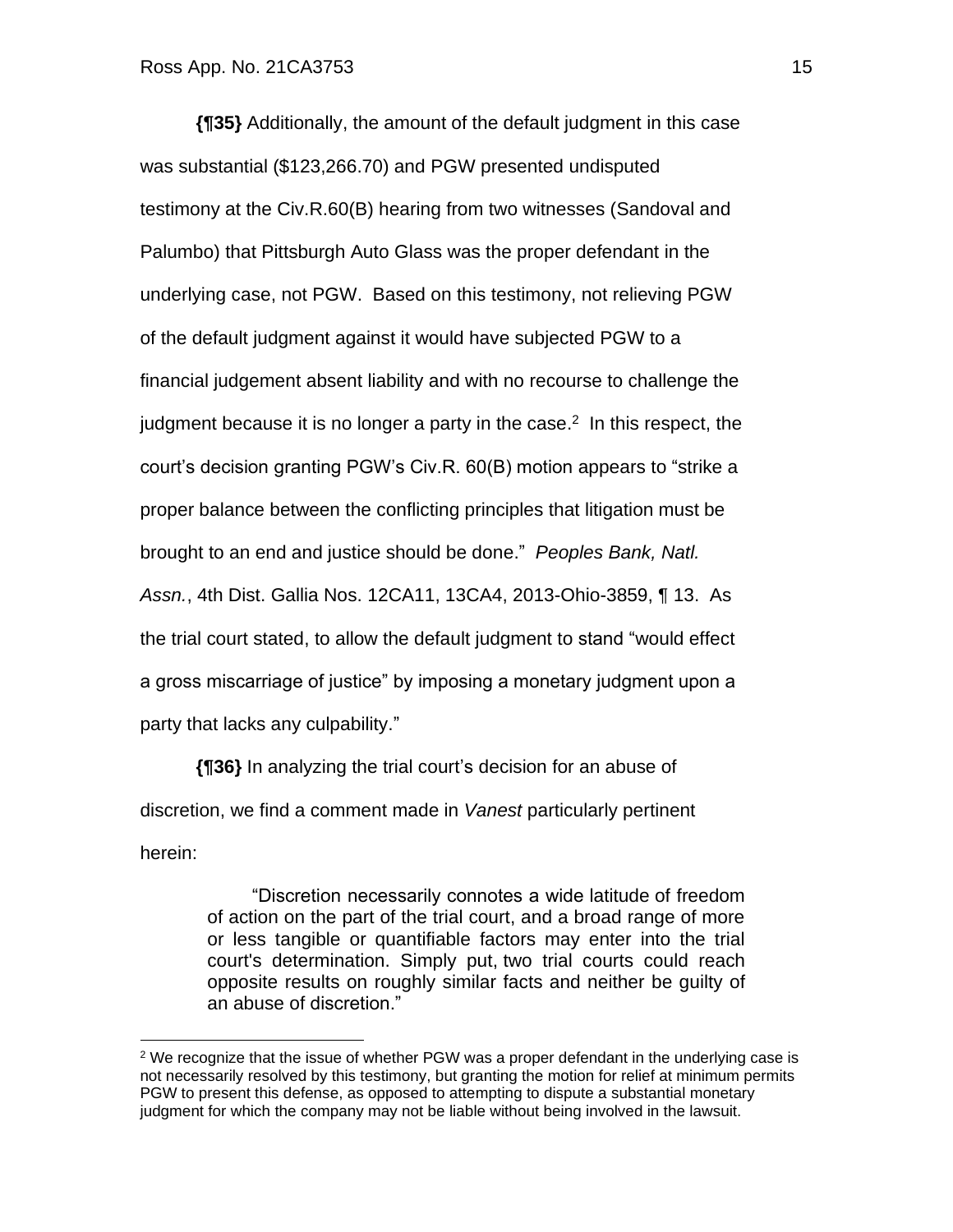While the members of this court may have reached a different result, we cannot say that the trial court's decision constituted an abuse of its discretion.

*Vanest*, 124 Ohio App. 3d at 535, quoting *McGee v. C & S Lounge*, 108 Ohio App.3d 656, 661, 671 N.E.2d 589 (1996).

Under the particular circumstances of this case, we find that the trial court's decision was not so palpably and grossly violative of fact or logic that it evidences a perversity of will and defiance of judgment. Rather, we find that the court utilized a "sound reasoning process" by considering the evidence and the law, and resolving any doubt in favor of granting PGW's motion for relief from the default judgment consistent with paragraph three of the syllabus of *GTE Automatic Elec., Inc. Morris*, 132 Ohio St. 3d 337, 2012-Ohio-2407, 972 N.E.2d 528, at ¶ 14.

## **CONCLUSION**

**{¶37}** Consequently, because the trial court's decision granting PGW's

Civ.R. 60(B) motion for relief from the default judgment is not unreasonable, arbitrary, or capricious, the trial court did not abuse its discretion. Accordingly, we overrule appellants' assignment of error and affirm the trial court's judgment granting PGW's Civ.R. 60(B) motion for relief from judgment.

## **JUDGMENT AFFIRMED.**